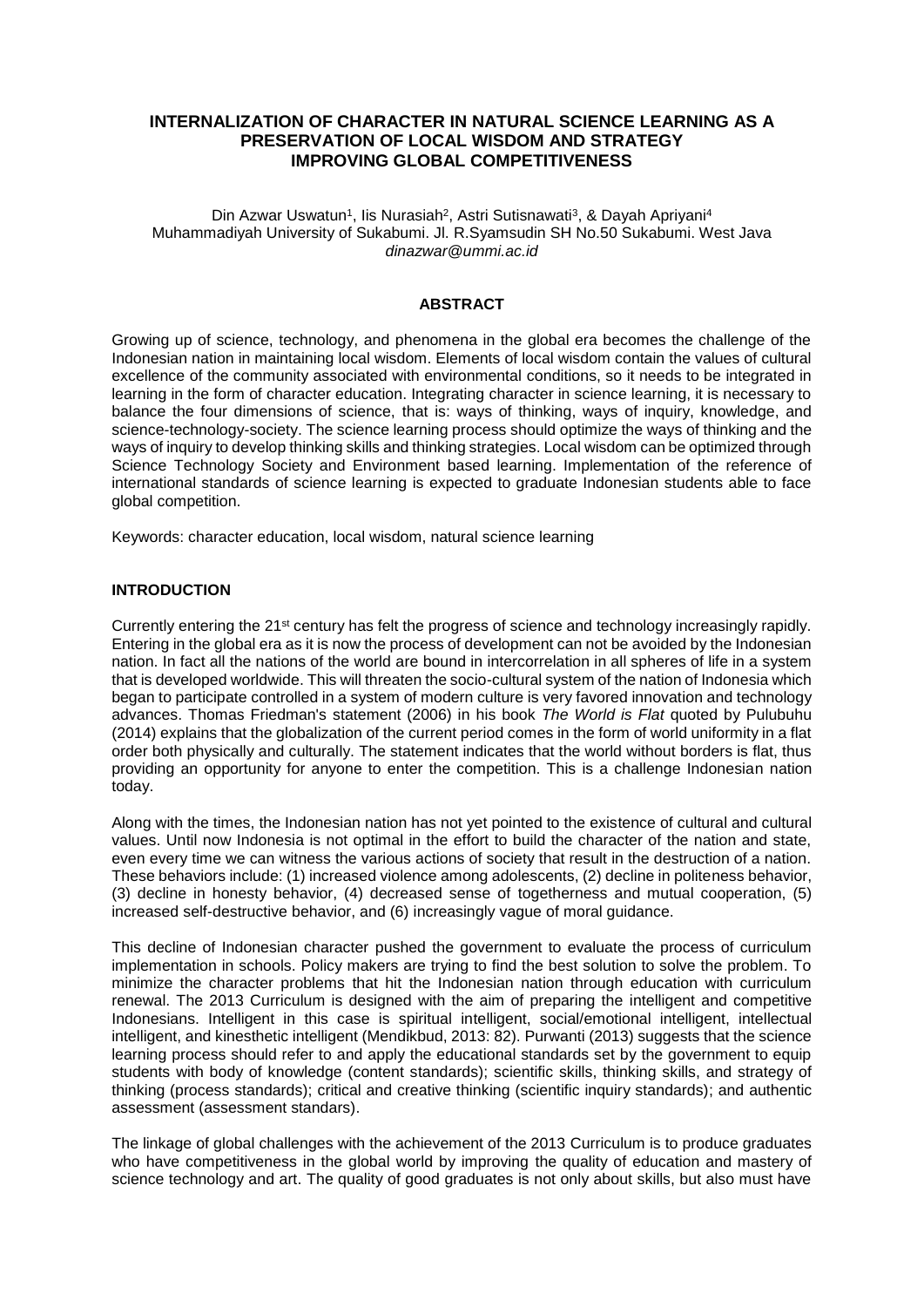superior character such as: independent nation mentality, innovative, creative, and professionalism. This can be achieved if the implementation of the 2013 Curriculum can be implemented effectively.

Humans who can answer the global challenge are people who have a strategy of thinking. Strategy of thinking arises when human beings have knowledge of science knowledge, able to reason as an integration of critical and creative thinking skills. The basic thinking strategy is conceptualization, where human beings make connections between concepts they have learned, so learning always interconnects between initial knowledge and new knowledge. The second thought strategy is to make decisions, in which people select solutions from many alternatives based on specific criteria for specific purposes. The third thought strategy is to solve problems, where people find solutions to every challenge faced in unknown lives or situations.

Thinking skills and thinking strategies have a strategic position to strengthen the nation's character. Character and cultural values when well developed it will be able to minimize social diseases of the community. In the current era of globalization, all aspects of life are open and uncontrollable and lack of filtering and the condition of society that is not ready to lead the people of Indonesia brought the flow of freedom that is more oriented to individualism and materialism and began to forget the local culture. Therefore, it is necessary to transform the values of local wisdom for the development of the character of the nation so that the Indonesian nation is able to maintain the nation's culture, as well as able to carry out consensus deliberations, cooperation or mutual cooperation as an effort to maintain the cultural heritage (Yunus, 2014: 6).

The values of local Indonesian wisdom are contained in the values and scientific attitudes of science learning. The international benchmark of the quality of science education explains the science literacy that provides an overview of the concept of science literacy and how science literacy is measured. Based on research results inform that the level of science literacy in Indonesia is still low, the achievement of science literacy learners not as expected. This is because the tendency in the field shows that: (1) science learning is only to master some knowledge as a science product (memorize concept, principle, law, and theory); (2) does not provide enough space to grow scientific attitude, practice problem-solving process, and application of science in the real life, (3) test-oriented learning (perception effect on high stake test), so that learning for the success of the national exam, (4) natural science as an attitude, process, and application not applied in learning, 5) learning more oriented to basic learning (learning for mastery of the concept), 6) not to applied learning (learning based on real problems).

This will not happen if the natural science is implemented by understanding the various phenomena of nature systematically include: scientific attitude, scientific process (scientific method), natural science product, and natural science application. Natural science learning by integrating character education can be a medium to maintain local wisdom. In addition, the application of standards in natural science learning will enhance the global competitiveness of the graduates produced. Therefore, the purpose of this study is to know the realization of character through science learning by maintaining the principle of preserving local wisdom and still not lose in global competition.

#### **DISCUSSION**

#### **Character building**

The foundation of character education is contained in Law Number 20 Year 2003. In Law Number 20 of 2003 on the National Education System it is mentioned that the curriculum is developed with the principle of diversification in accordance with educational units, regional potentials, and learners. This is intended to enable the adjustment of educational programs in educational units with the conditions and uniqueness of the potential that exists in each region.

The application of character integration in the academic field is poured in the curriculum with the aim to give good decisions, maintain good and realize goodness in everyday life. The 2013 Curriculum contains four core competencies of religious, social, knowledge, and skill competencies (Mendikbud, 2014). Based on these four competencies, religious competence and social competence represent the character development of the students during the learning process.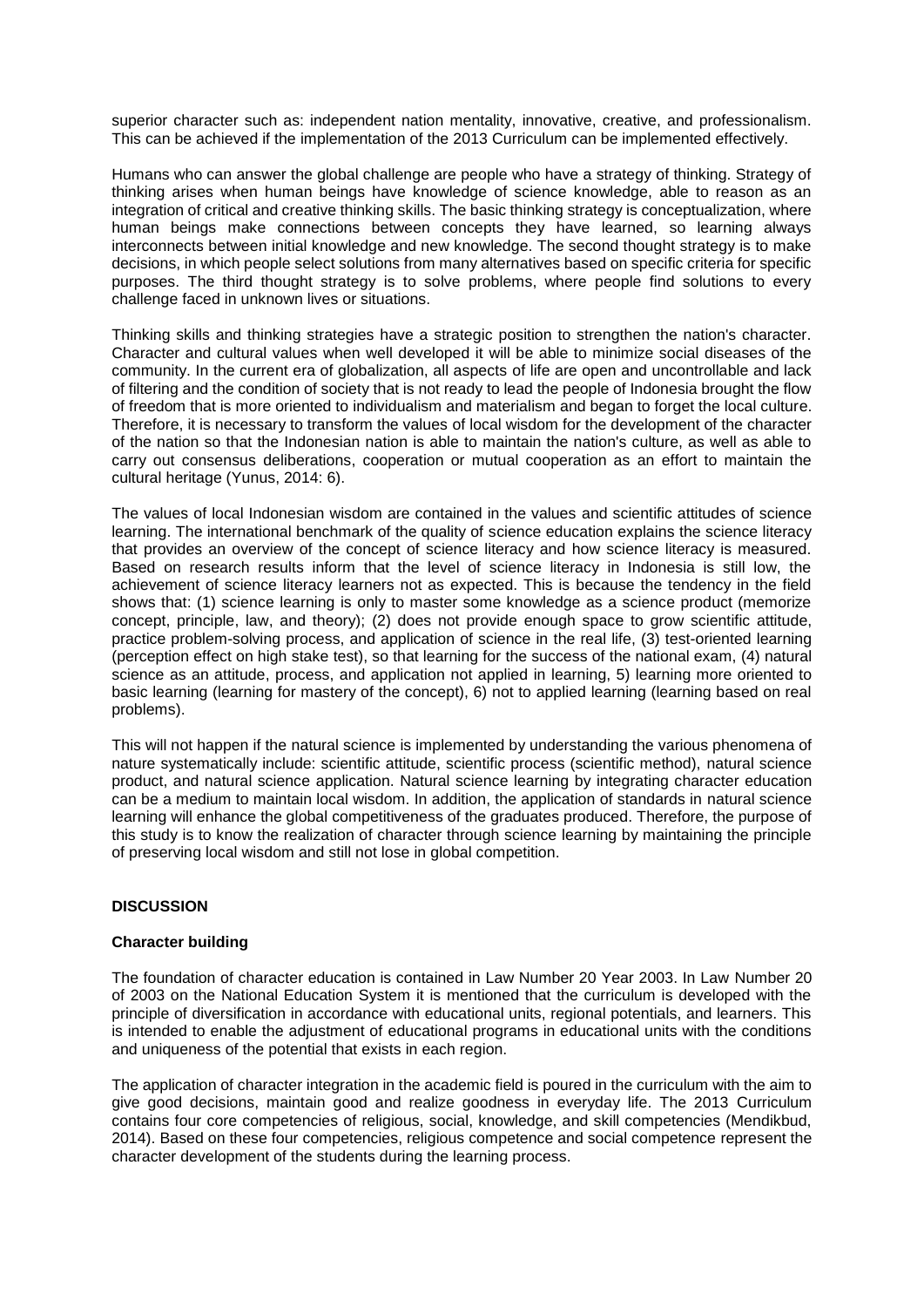Implementation of character building in schools should be integrated in learning. The 2013 Curriculum is also expected to be well implemented, thus forming a strong character for students. Characters that can be developed include: (1) creative, Jones & Wyse (2013: 1) to define creative is "*creativity means a person's capacity to produce new ideas, insights, being of scientific, aesthetics, social, or technological value";* (2) friendly, Kail and Cavanaugh (2013: 266) explains "*friendship is a voluntary relationship between two people involving mutual liking*"; (3) honesty, Bundu (2006: 41) states that "*honesty has a close relationship with respect for facts and data found (respect for evidence)*"; (4) responsibility, Cornerstone Values (Galloway, 2008: 18) states that "*responsibility is concerned with the ability/courage to be responsible for mistakes, to be trusted, and to be responsible for oneself and the group"*.

Character education should be a national commitment in the form of character and cultural education that is an integral part of national education, comprehensive development and the need for a national movement. In accordance with Qodriyah & Wangid's statement (2015: 179) that integrating value education (character) in each lesson becomes very important for student's readiness in facing every problem in their life. Thus, graduates are better prepared to face the life of society, nation and state, face the challenges of life in the present and in the future. In accordance with Lickona's statement that explains that "*character education is effective if it helps learners to take advantage of all their intellectual and cultural resources, including their faith traditions, as they make moral decisions. This character education should be integrated in the academic curriculum and evaluation*" (Lickona, 1996).

### **Natural Science Learning**

Natural science is a collection of knowledge systematically arranged, and in its use is generally limited to natural phenomena. Sund & Trowbridge (1973: 2) explains "*science is both a body of knowledge and a process*". Furthermore, science is defined as having three important elements of attitude, process and product. In line with the definition of the science, James B. Conant cited by Amien (in Jatmiko, 2004) defines natural science as a set of concepts interrelated to the concept charts that have evolved as a result of experiments and observations, useful for experimentation and observation furthermore.

Referring to the definition of natural science above, the nature of natural science includes four elements, namely: (1) *products*: in the form of facts, principles, theories, and laws; (2) *process*: problem-solving procedure through scientific method; Scientific methods include observation, hypothesis formation, experimental design, experiment or investigation, hypothesis testing through experimentation; evaluation, measurement, and conclusion; (3) *application*: application of scientific method or work and concept of science in everyday life; (4) *attitudes*: curiosity about objects, natural phenomena, living things, and causal relationships that create new problems that can be solved through correct procedures; Science is open ended [\(http://www.puskur.net/mdl/050\\_ModelIPA Trpd.pdf\)](http://www.puskur.net/mdl/050_ModelIPA%20Trpd.pdf).

Koballa & Chiappetta (2010: 105) defines science as "*a way of thinking, a way of investigating, a body of knowledge, and its interaction with technology and society*". Thus it can be interpreted that in science there are dimensions of ways of thinking, how to investigate, building science, and its relation to technology and society. This became the basis of the importance of science learning which developed a scientific process for the formation of student mindset.

The science-learning process in schools emphasizes the provision of hands-on experience to develop competencies to explore and understand the natural world scientifically. This is because natural science is necessary in everyday life to meet human needs through the solving of identifiable problems. The application of natural science needs to be done wisely in order not to adversely affect the environment. At the elementary school level, science learning is expected to have an emphasis on STSE learning (Science, Technology, Society and Environment) directed at the learning experience to design and create a work through the application of the concept of science and the competence of scientific work wisely.

#### **Model "TSTS" In Science Learning**

Thinking skills is a mental process that requires an individual to integrate knowledge, skills and attitude in an effort to understand the environment. One of the objectives of the national education system is to enhance the thinking skills of students. This objective can be achieved through a curriculum that emphasises thoughtful learning. Teaching and learning that emphasises thinking skills is a foundation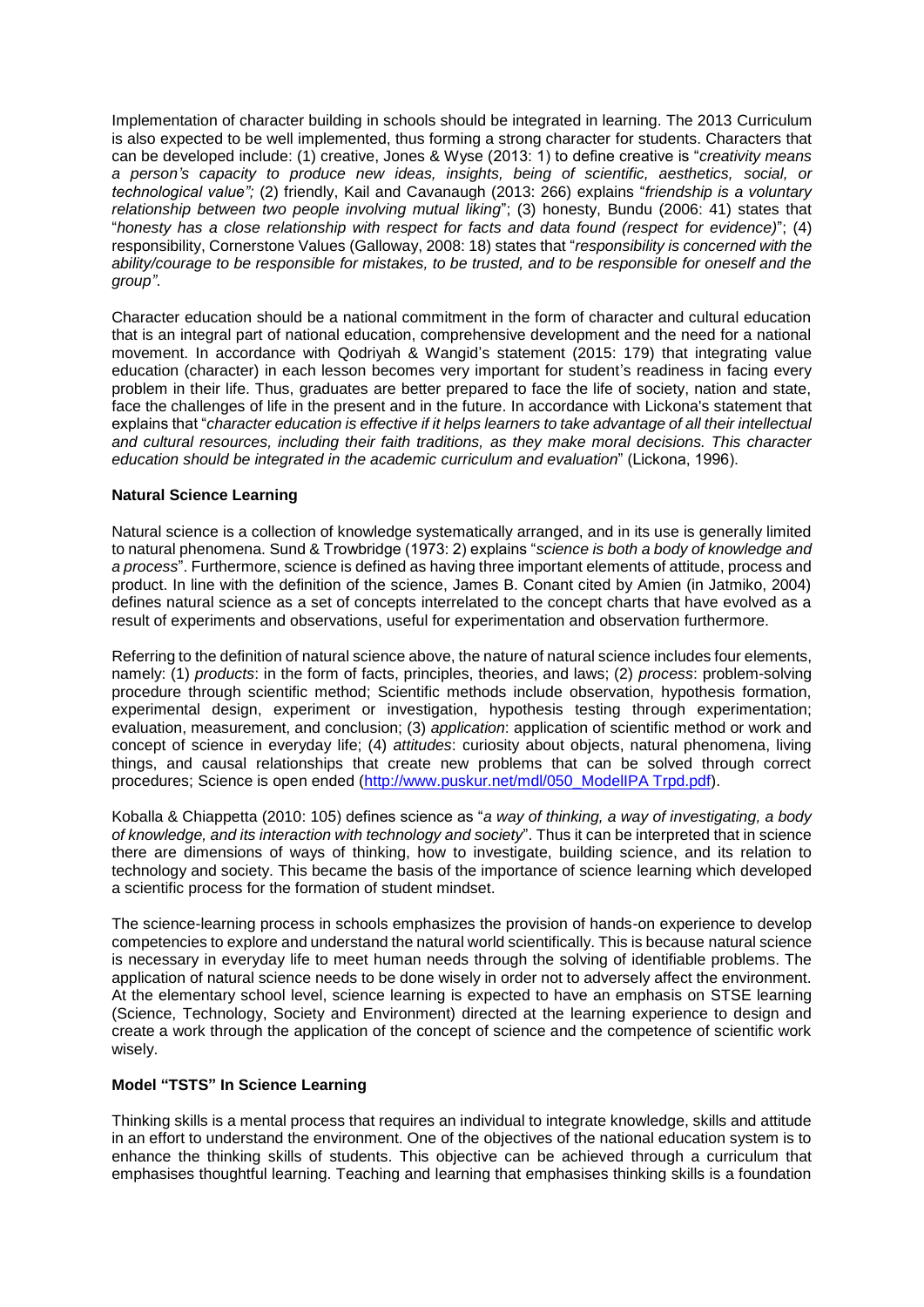for thoughtful learning. Thoughtful learning is achieved if students are actively involved in the teaching and learning process. Activities should be organized to provide skills for conceptualization, problem solving and decision-making.

Thinking skills can be categorized into critical thinking skills and creative thinking skills. A person who thinks critically always evaluates an idea in a systematic manner before accepting it. A person who thinks creatively has a high level of imagination, is able to generate original and innovative ideas, and modify ideas and products.

Thinking strategies are higher order thinking processes that involve various steps. Each step involves various critical and creative thinking skills. The ability to formulate ideas is the ultimate aim of introducing thinking activities in the teaching and learning process. Examples of "TSTS" model implementation in science learning are presented in Figure 1.

Before the lesson is linked to the learning objectives, the teacher should examine all relationships of learning outcomes and propose learning activities that provide opportunities for thinking skills, thinking strategies for obtaining scientific attitudes and noble values, so as to enable students of character.



*Figure 1.* Model "TSTS" in science learning (Sumber: Ministry Of Education Malaysia 2002)

## **STSE Approach**

The Science Technology Society and Environment STSE approach integrates knowledge, skills, processes, and values to understand applications. Supported by the opinion of NC state University (2010: 1) states that STSE is "*an interdisciplinary field of study that seeks to explore and understand the many ways that science and technology forms culture, values, and institutions*". This is reinforced by the opinion of Yeap Chin Heng et al. (2002: 13) which states that in the STSE approach "*knowledge in science and technology is to be learned by the application of the principles of science and technology and their impact on society*".

STSE is one of the most important approach introduced to students and it can be implemented both in science learning activities and in everyday life, in accordance with current technological development demands. STSE Learning is divided into six domains of concepts, processes, applications, creativity, attitudes, and application relevance with real action. The link between the six domains according to Yager (1996) in Anna Poedjiadi (2009: 105).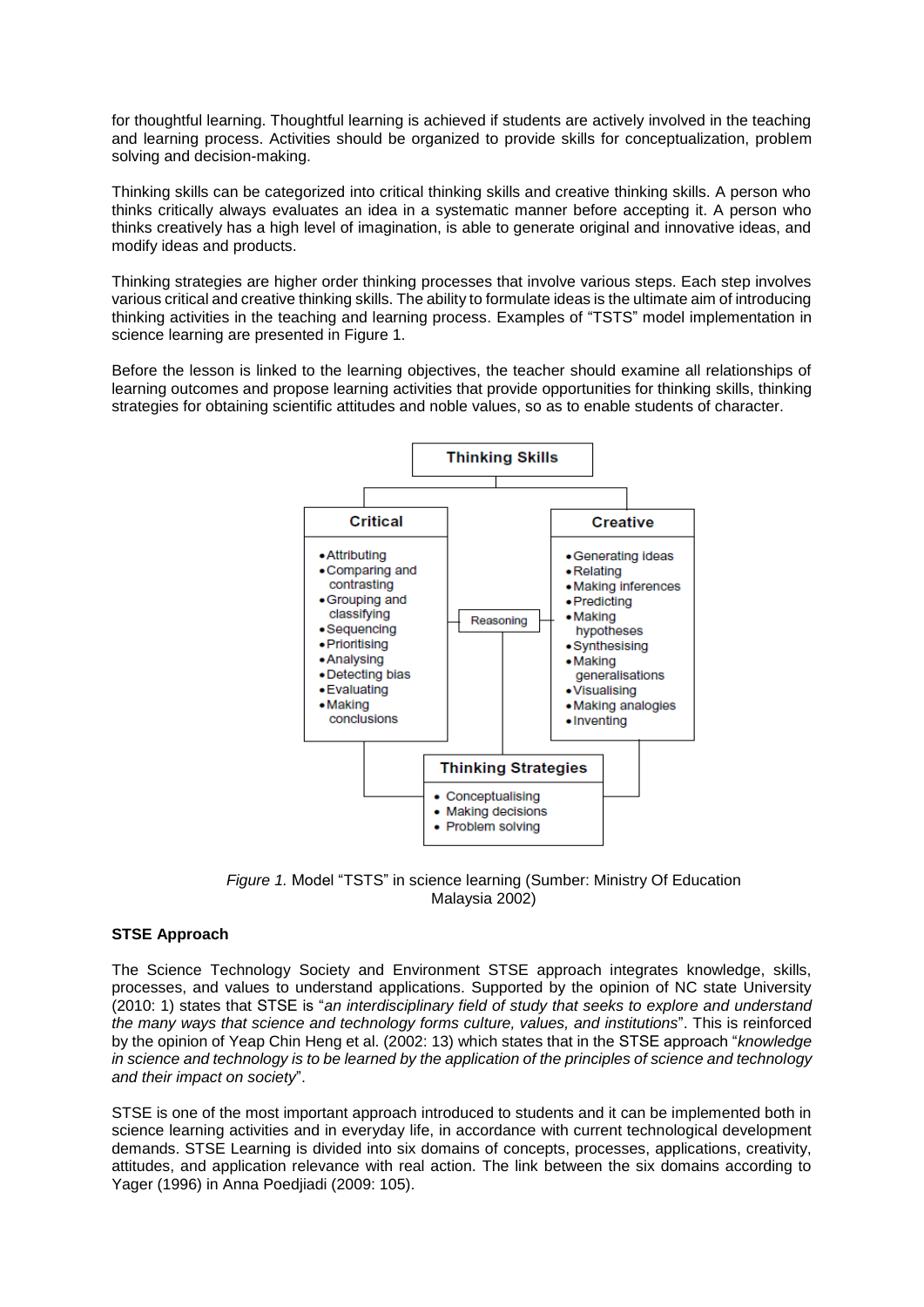The STSE approach facilitates student activities that develop knowledge of skills, processes, and values, provides application context, and illustrates principles. In the process there are activity discussions related to the application and strengthening knowledge, skills, processes and values.

The correlation between literacy of science, technology and character of students in STSE approach is so that learners have the ability to see things in an integrated manner by paying attention to the four STSE elements so as to gain a deeper understanding of the knowledge they have. As a consequence, it is hoped that the deeply understood knowledge will enable them to utilize the knowledge held in life. STSE is shown to build learners knowing the science, its development and how the development of science can affect the environment, technology, and society on a reciprocal basis.

The STSE learning approach applied in the classroom by a teacher will be able to change the thinking process of the students, because knowledge of science and technology is taught by application of the principles of science and technology impact on society and environment.

#### **Local wisdom**

Local wisdom is understood as in accordance with the opinion of Suhartini (2009: 208) that is adapting to the environment, the society acquires and develops a wisdom that is in the form of knowledge or ideas, customs norms, cultural values, activities, and equipment as the result of abstraction to manage the environment. Often people's knowledge about the local environment is an accurate guide in developing life in their neighborhoods.

Ritohardoyo (2006: 51) explains that human behavior towards environment caused by human behavior is influenced by some basic factor, supporter, motivator and perception, and environmental factors both physical environment and social environment, as in Figure 2. Furthermore order of behavior can be described in a cycle diagram, a series of elements of interpersonal relationships, value systems, thought patterns, attitudes, behaviors and norms (Ronald, 1988 in Ritohardoyo, 2006: 52). Basically human as a member of society is very dependent on the land and residence. Here there is a difference between land and residence. Land is a natural environment whereas the dwelling is an artificial environment (built). The built environment is affected by the perpetrator cycle and vice versa (Figure 3).



*Figure 2.* Relationship of Some Factors Influence on Human Behavior (Sumber: Green, 1980 dalam Ritohardoyo, 2006)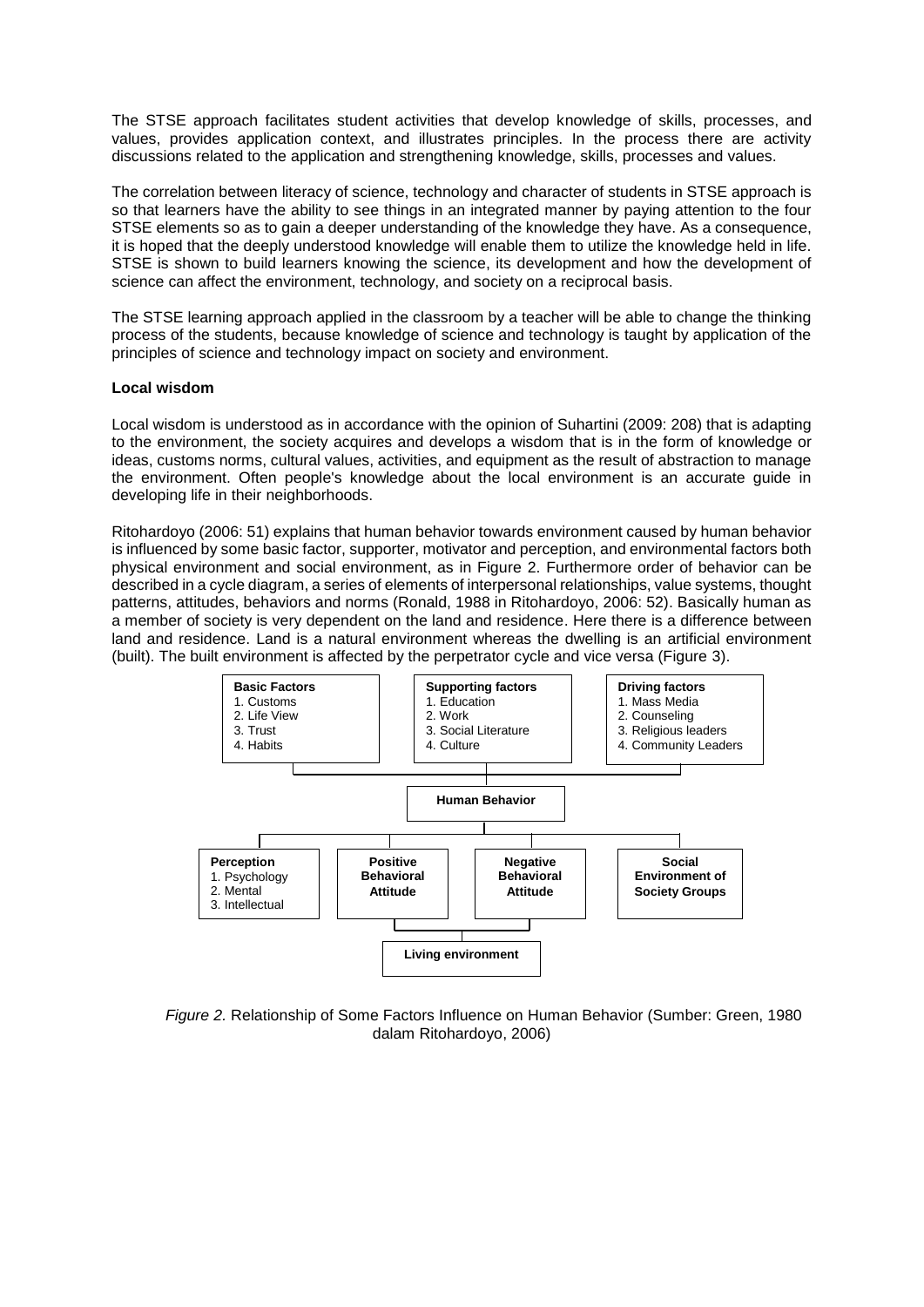

*Figure 3.* Recycling Scheme of Human Behavior (Sumber: Ronald dalam Ritohardoyo, 2006)

#### **Application of Standards In Science Learning**

National Science Teacher Association (NSTA) (2003: 18) states that one of the standards of science is a science as inquiry. This standard states the importance of training students to investigate natural phenomena. Observation, asking questions, hypothesizing, designing experiments, measuring, collecting data, presenting data, and analyzing data are science learning activities through an inquiry process.

NSTA (2003: 4-30) mentions 10 standards for the preparation of science teachers, namely: (1) content standards; (2) nature of science standards; (3) inquiry standards; (4) issues standards; (5) standard of general teaching skills; (6) curriculum standards; (7) science and society standards; (8) assessment standards; (9) safety and welfare standards; and (10) professional growth standards.

Based on the analysis of Bencmarks For Science Literacy (AAAS American Association for the Advancement of Science, 1993: 59-93), the standard of scientific content includes: Physics setting; Earth; The process of forming the earth; Material structure; Energy transport; Motion; Nature of style; Biodiversity, heredity; cell; Interdependence; The flow of substances and energy; evolution; Human identity; Human growth; Basic functions; Physical health; and Mental health.

Description of the attachment of character aspects in the application of Scientific inquiry standards are capable of generating inquiry questions and problem solving, the content standards are able to achieve the competence of the content of the science either Biology, Physics, Chemistry, Environment, Earth, Astronomy; Standardized processes are able to train students to experience various learning processes (experiments, demonstrations, discussions, role playing, games, reference reviews) and assessment standards will evaluate students according to their learning experience (tests, performance, tasks, portfolios).

#### **CONCLUSION**

- 1. Integrating characters in science learning, it is necessary to balance the four dimensions of science (ways of thinking, ways of investigating, knowledge, and science-technology-society).
- 2. Optimizing the ways of thinking and ways of investigating through the model "TSTS".
- 3. Local wisdom is optimized through STSE-based learning.
- 4. Global competition is anticipated by the application of international standards of science teaching.

## **REFERENCE**

- American Assosiation for the Advancement of Science. (1993). *Bencmarks for Science Literacy.* Project 2061. New York: Oxford University Press.
- Anna, P. 2010. *Sains Teknologi Masyarakat Metode Pembelajaran Kontekstual Bermuatan Nilai*. Bandung: PT. Remaja Rosdakarya.
- Bundu, P. (2006). *Penilaian Keterampilan Proses dan Sikap Ilmiah dalam Pembelajaran Sains SD*. Jakarta: Depdiknas.